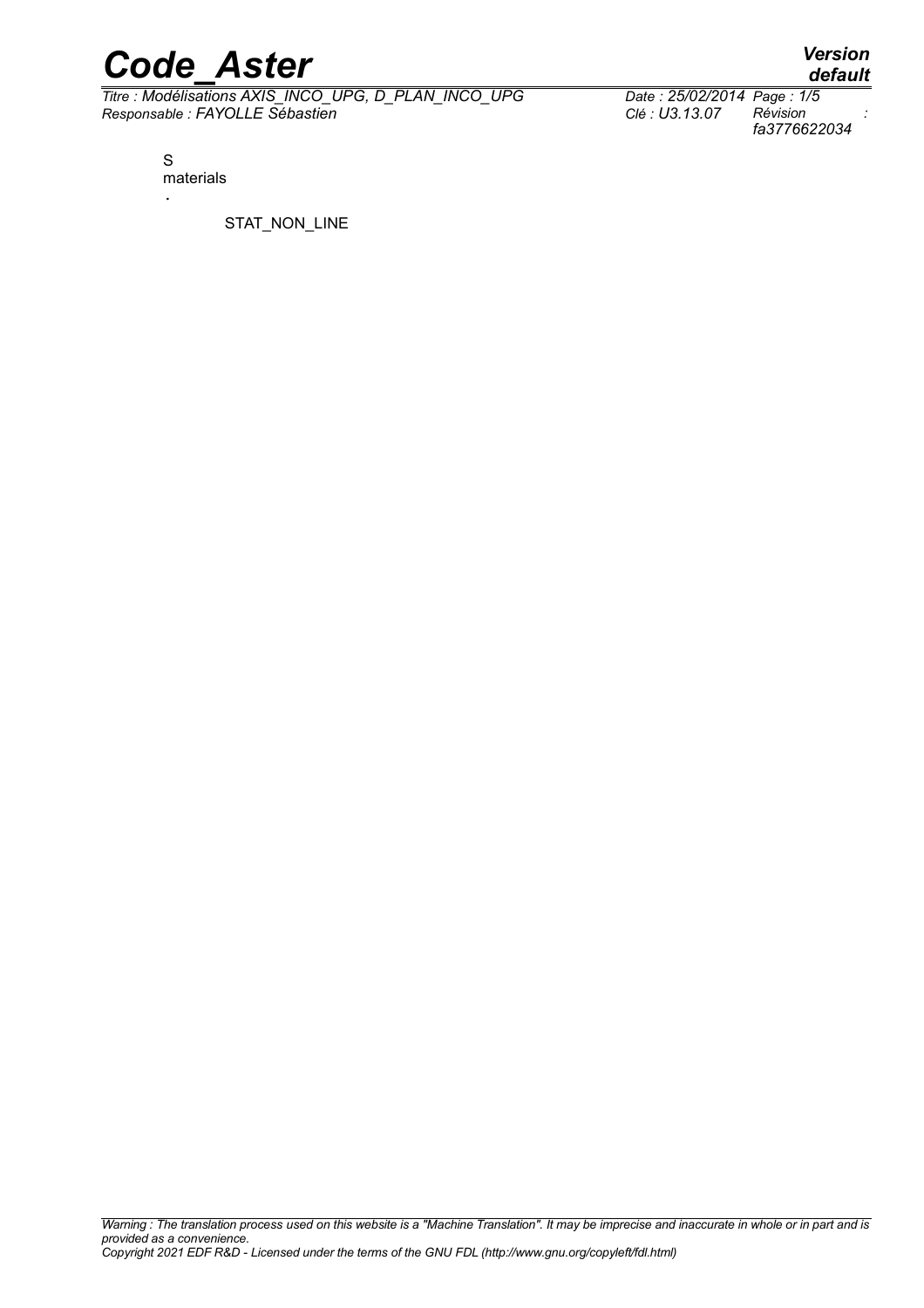*Titre : Modélisations AXIS\_INCO\_UPG, D\_PLAN\_INCO\_UPG Date : 25/02/2014 Page : 2/5 Responsable : FAYOLLE Sébastien Clé : U3.13.07 Révision :*

*fa3776622034*

*default*

## **Modelings AXIS\_INCO\_UPG, D\_PLAN\_INCO\_UPG**

#### **Summary:**

This document describes for modelings AXIS\_INCO\_UPG, D\_PLAN\_INCO\_UPG :

- degrees of freedom carried by the finite elements which support modeling,
- the related meshs supports.
- supported loadings,
- non-linear possibilities,
- CAS-tests implementing modelings.

This modeling is based on finite elements adapted to the treatment of the incompressible problems quasi -. It is essential to carry out calculations of limiting analysis with the law of Norton-Hoff and is also useful for the studies presenting of strong plastic deformations for which the classical formulation in displacement appears insufficient (oscillation of the constraints). The formulation used is a formulation with 3 fields: displacementpressure-swelling [R6.03.05], usable with all the behaviors written in incremental form. Modelings are supported by plane meshs of degree 2 (TRIA6 and QUAD8).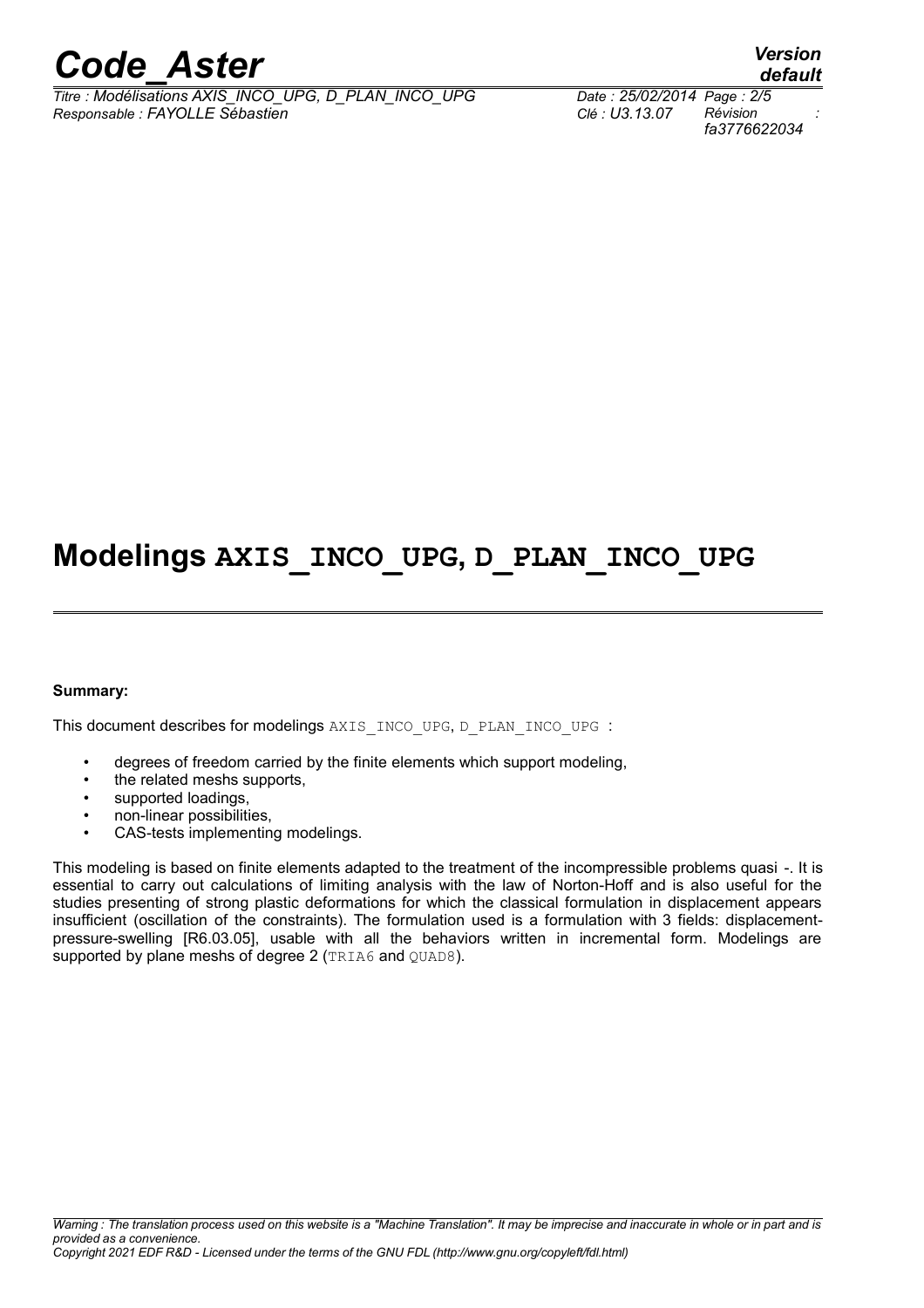*Titre : Modélisations AXIS\_INCO\_UPG, D\_PLAN\_INCO\_UPG Date : 25/02/2014 Page : 3/5 Responsable : FAYOLLE Sébastien Clé : U3.13.07 Révision :*

*fa3776622034*

## **1 Discretization**

### **1.1 Degrees of freedom**

| <b>Modeling</b> | Degrees of freedom to all the<br>nodes | Degrees of freedom only to the<br>nodes tops |
|-----------------|----------------------------------------|----------------------------------------------|
| D PLAN INCO UPG | DX, DY                                 | CLOSE (*), GONF                              |
| AXIS INCO UPG   | DX, DY                                 | $CLOSE (*)$ , GONF                           |

\* no kinematic condition can be imposed on the degree of freedom NEAR.

### **1.2 Mesh support of the matrices of rigidity**

The meshs support of the finite elements can be triangles, or quadrangles (degree 2) for modelings D\_PLAN\_INCO\_UPG and AXIS\_INCO\_UPG.

| <b>Modeling</b> | Mesh  | Interpolation<br>in displacement | Interpolation<br>in pressure and<br>swelling |
|-----------------|-------|----------------------------------|----------------------------------------------|
| D PLAN INCO UPG | TRIA6 | Quadratic                        | Linear                                       |
|                 | OUAD8 | Quadratic                        | Linear                                       |
| AXIS INCO UPG   | TRIA6 | Quadratic                        | Linear                                       |
|                 | OUAD8 | Quadratic                        | Linear                                       |

### **1.3 Mesh support of the surface loadings**

| Modeling          | Mesh | Interpolation in displacements |
|-------------------|------|--------------------------------|
| D PLAN INCO UPG   | SEG3 | Quadratic                      |
| and AXIS INCO UPG |      |                                |

## **2 Supported loadings**

Loadings available are following:

• **'CONTACT'**

Allows to define the zones subjected to conditions of contact. Supported modelings: D\_PLAN\_INCO\_UPG, AXIS\_INCO\_UPG

- **'FORCE\_ CONTOUR '** Allows to apply forces linear at the edge of a 2D field. Supported modelings: D\_PLAN\_INCO\_UPG, AXIS\_INCO\_UPG
- **' FORCE \_INTERNE'** Allows to apply voluminal forces. Supported modelings: D\_PLAN\_INCO\_UPG, AXIS\_INCO\_UPG
- **'GRAVITY'** Allows to apply a loading of type gravity. Supported modelings: D\_PLAN\_INCO\_UPG, AXIS\_INCO\_UPG
- **'PRES\_REP'** Allows ofto apply a pressure with a field of continuous medium. Supported modelings: D\_PLAN\_INCO\_UPG, AXIS\_INCO\_UPG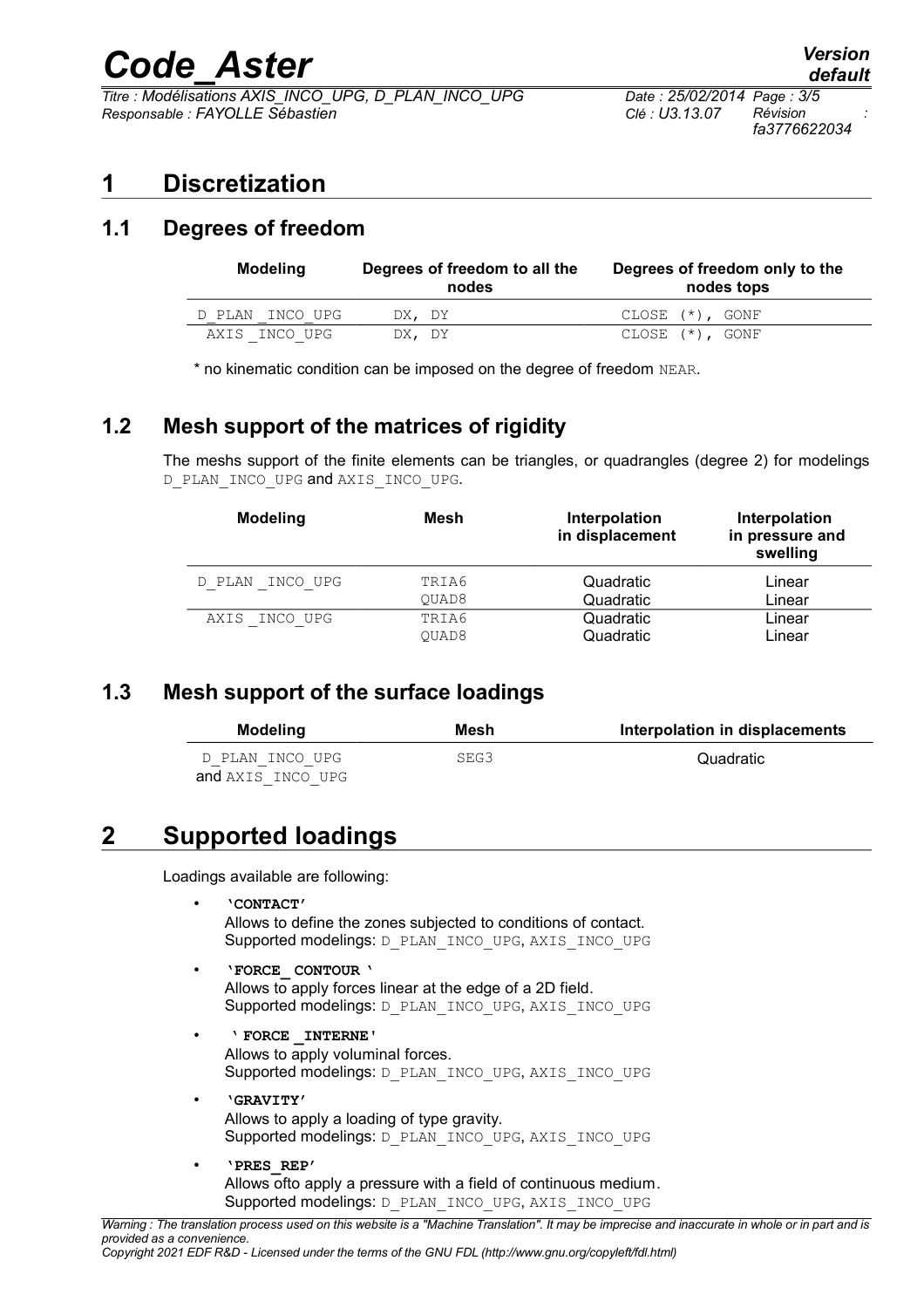*Titre : Modélisations AXIS\_INCO\_UPG, D\_PLAN\_INCO\_UPG Date : 25/02/2014 Page : 4/5 Responsable : FAYOLLE Sébastien Clé : U3.13.07 Révision :*

*fa3776622034*

*default*

## **3 Non-linear possibilities**

Attention, this modeling is accessible only from STAT NON LINE. It cannot be used with MECA STATIQUE or by a manual assembly.

#### **3.1 Laws of behaviors**

Allyour laws of behavior usable on meshs of continuous mediums a physical direction for these modelings has and is easily affected as from the moment when they are accessible from BEHAVIOR in STAT NON LINE (Cf [U4.51.11]).

A law of behavior is specific to this modeling (dedicated to the calculation of limiting load, cf [R7.07.01]):

#### **/ ' NORTON\_HOFF '**

Supported modelings: D\_PLAN\_INCO\_UPG, AXIS\_INCO\_UPG

#### **3.2 Deformations**

Deformations available, used in relations of behavior under the keyword DEFORMATION for the operators STAT\_NON\_LINE and DYNA\_NON\_LINE are (Cf [U4.51.11]):

**/ ' SMALL '**

The deformations used for the relation of behavior are the linearized deformations.

```
/ ' SIMO_MIEHE '
```
**/ ' GDEF\_LOG '**

Allows to carry out calculations in great plastic deformations.

#### **3.3 Method of Newton**

For the resolution of the problem by the method of Newton-Raphson, the elastic matrix is not available. It is thus necessary to use under the keyword NEWTON for the operators STAT\_NON\_LINE and DYNA\_NON\_LINE (Cf [U4.51.11]):

#### **/ PREDICTION = 'TANGENT'**

The phase of prediction is carried out with the tangent matrix.

#### **/ MATRIX = 'TANGENT'**

The matrix used for the iterations total is the tangent matrix.

#### **Note:**

The formulation used leads to nonpositive matrices and the current solveurs cannot solve always well the linear systems which are associated for them. In the event of difficulty of convergence, it can thus be useful to test the other solveurs available in the code or the other methods of renumérotations (cf [U4.50.01]).